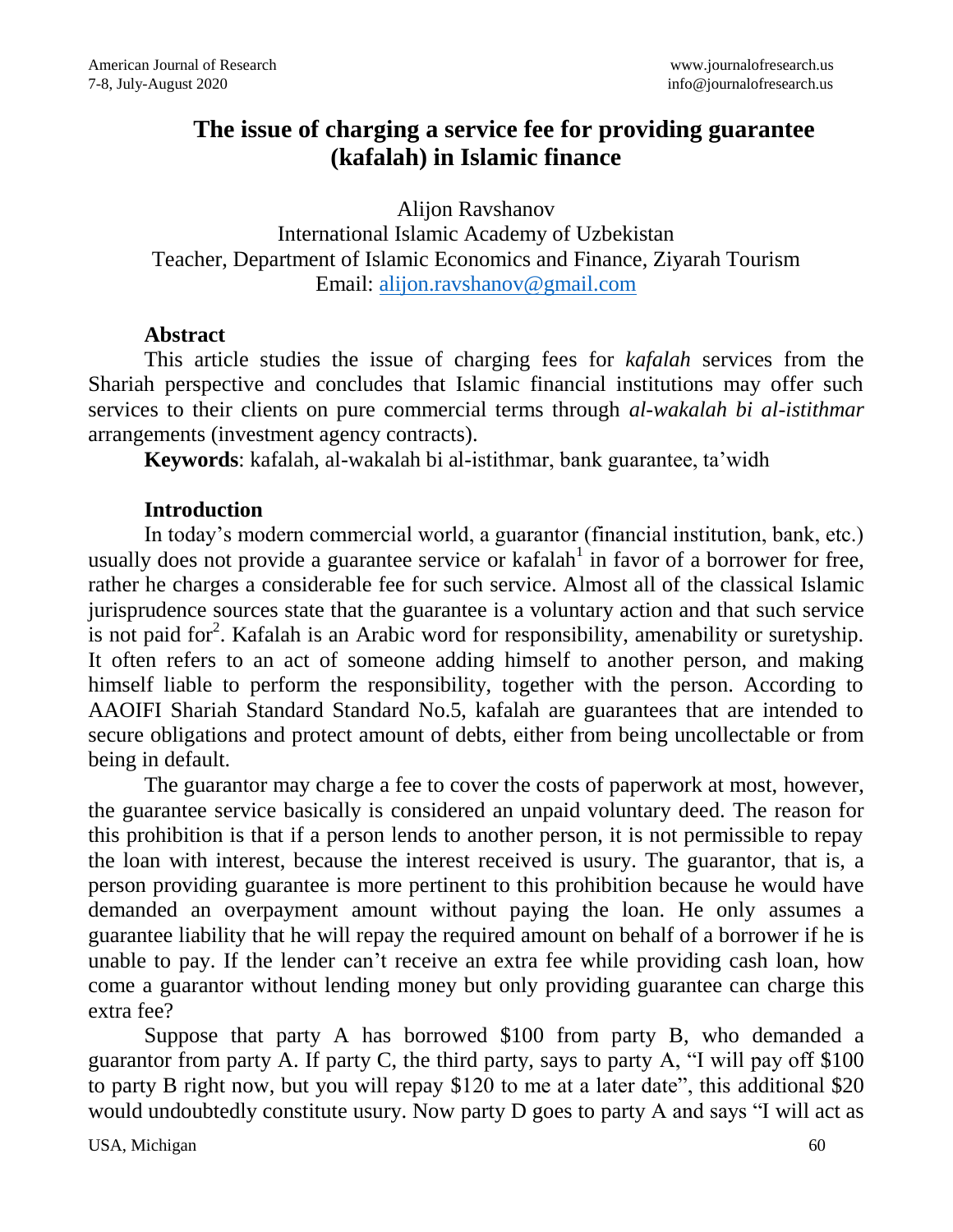your guarantor, but you will have to pay me \$20 for this service". If we allow party D to charge a service fee for his guarantee, it would imply that party C can't charge \$20 despite his immediate repayment of the debt, and party D can charge \$20 despite the fact that he has simply promised to pay only when party A is unable to pay the debt. From the above it becomes clear that parties are not treated fairly. Therefore, the classical Muslim scholars have forbidden to charge a guarantee fee so that both party C and party D have equal standing.

However, some modern scholars look at this problem from the different standpoint. According to them, the issue of guarantee has become an inevitable necessity of our times. It is especially difficult to deliver products and make payments simultaneously in international trade transactions where neither a seller nor a buyer knows each other. There arises a need for an intermediary party who can guarantee the payment. Arranging for guarantors willing to provide a free service has become nowadays an impossible task. Taking into account the given current situation, some modern scholars are in the view differing from that of classical Muslim jurists. They say that the prohibition of the guarantee fee is not based on a clear evidence from Qur'an or Sunnah of the Prophet (peace and blessings be upon him). It is a judgment issued through the logical reasoning as a consequence of usury or as companions of usury. The traditional guarantee structures were very simple in their nature. They also say that in today's commercial business a guarantor conducts detailed research and makes a lot of paperwork, so these circumstances should be considered when forbidding the fee to be charged for guarantee services. This issue still needs to be further explored and discussed in a larger forum of Shariah scholars and Islamic finance experts. It is worthwhile to note that it is not permissible for Islamic financial institutions to charge or pay for guarantee services until such a forum is convened and a firm decision is made. They may charge or pay a certain amount to cover the costs incurred during the process of providing a guarantee service<sup>3</sup>.

Despite the above-mentioned Shariah views, Islamic banks of our time charge their customers on a commercial basis fess for the guarantee services they provide. In order to bring the provision of these services in line with Shariah, an Islamic bank deals with the client not only on the basis of a guarantee agreement, but also in addition to the guarantee agreement cooperates with him based on *al-wakalah bi al-istithmar* structure. Before getting acquainted with the guarantee (kafalah) instrument issued on the basis of *al-wakalah bi al-istithmar*, we will study some of the instruments used in the traditional banking practice.

#### **Bank Guarantee**

A seller who sells goods on credit or foreign partner under an export-import contract may require the client to arrange for a third party as a guarantor who shall guarantee the client's debt obligation. If the customer fails to pay on time, the seller will recover the guaranteed amount from this guarantor.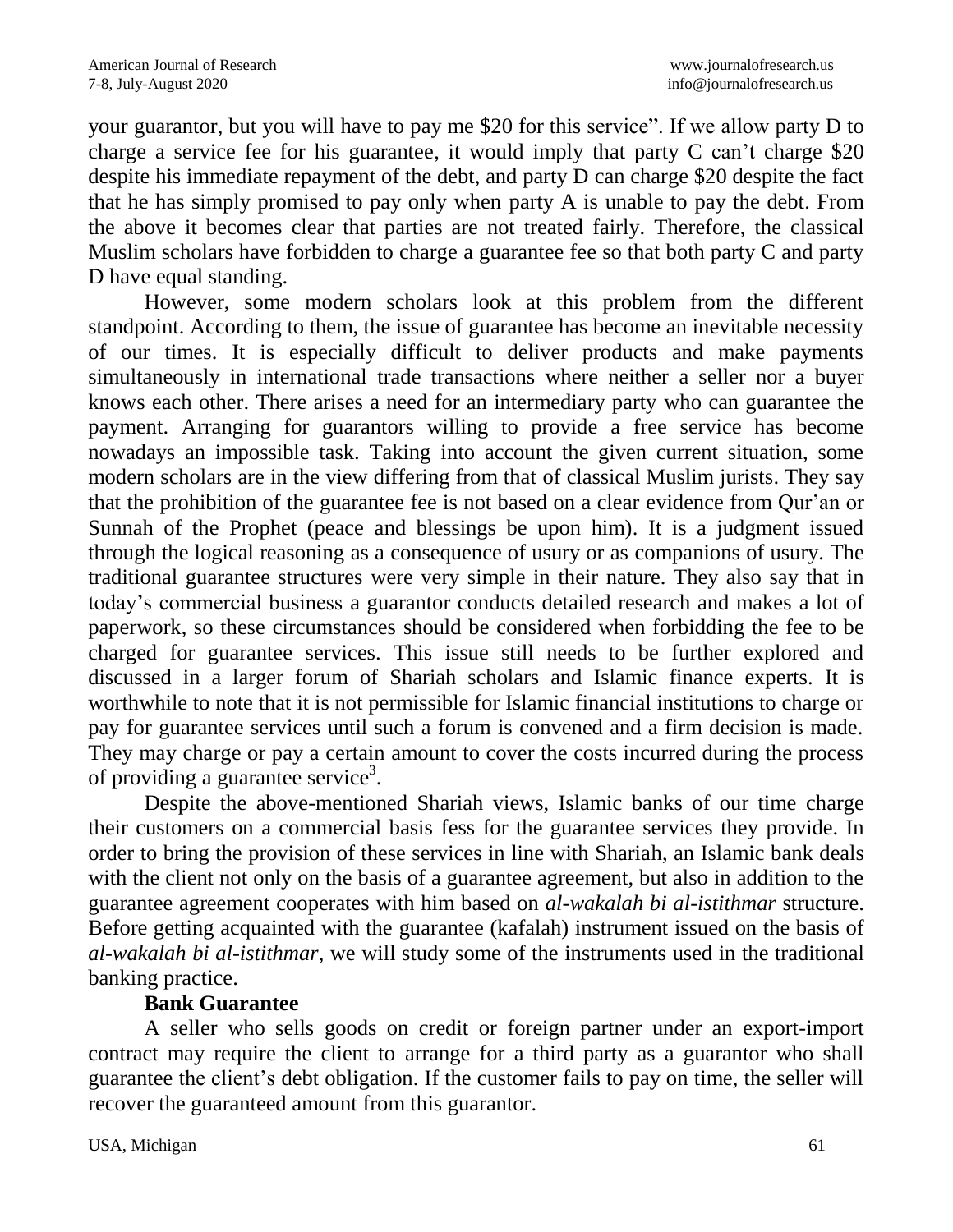In banking practice the commercial banks are engaged in providing bank guarantees. Bank Guarantee (BG) is an irrevocable commitment by a bank to pay an agreed sum to the beneficiary in the event that the party requesting to the Guarantee fails to perform its obligations or liability to the beneficiary<sup>4</sup>. According to the bank guarantee, if the client fails to fulfill its obligations for some reason, the issuing bank fulfills its obligations on behalf of the client (for example, pays off his debt to another bank).

In addition to a bank guarantee, letters of credit may also be used as a guarantee instrument. A Letter of Credit (LC), or "credit letter" is a letter from a bank guaranteeing that a buyer's payment to a seller will be received on time and for the correct amount. In the event that the buyer is unable to make a payment on the purchase, the bank will be required to cover the full or remaining amount of the purchase<sup>5</sup>.

Circumstances requiring guarantee instruments of banks (examples):

| Client                | <b>Type of guarantee</b>                                                                                                       |
|-----------------------|--------------------------------------------------------------------------------------------------------------------------------|
| <b>Borrower</b>       | Bank guarantee serving as collateral for other banks or<br>financial institutions to secure a borrower's default risk          |
| Contractor            | Bank guarantee aiming to secure the contractual<br>obligations of a contractor participating in major<br>construction projects |
| Foreign trade partner | A guarantee issued to secure the solvency of a trader in<br>front of foreign trade partners                                    |

Let us have a look at how bank guarantee instruments work and are structured by financial institutions.

The structure flow of Bank Guarantees from an Islamic bank:



1. Client enters into a sale-purchase agreement with Seller on a deferred payment basis and assumes certain liability;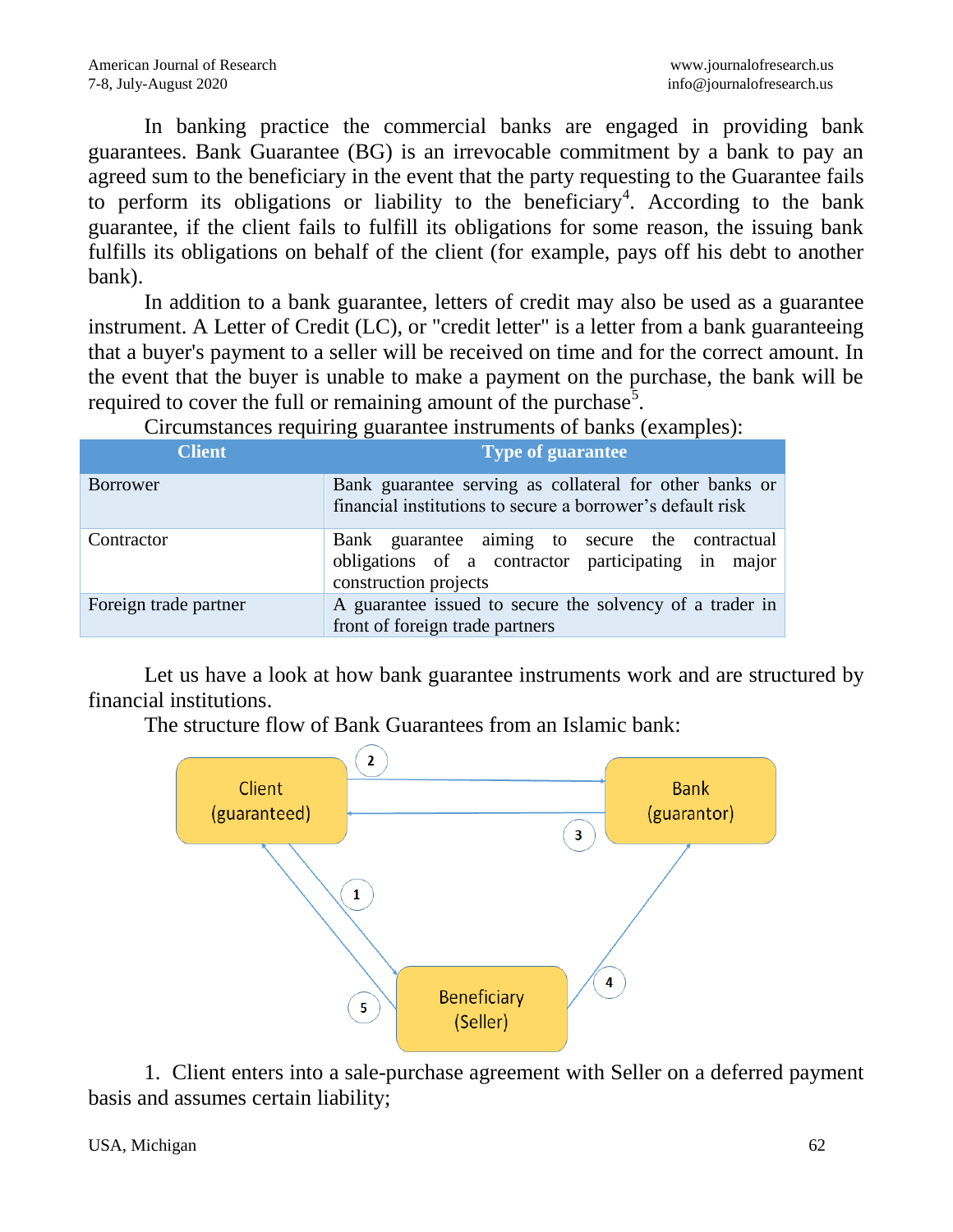2. Client approaches his servicing bank and requests him to issue a guarantee instrument (*e.g. Bank Guarantee*) in favor of Seller (Beneficiary).

3. Based on the client's request Bank issues a *Bank Guarantee* implying "If he fails to pay, I will pay his debt". The bank charges a fee for this service;

4. If the client defaults on his debt, the beneficiary will approach the bank which has issued the guarantee instrument. If the beneficiary's claim meets all agreed terms, the bank will pay the pre-agreed guaranteed amount to him;

5. If there is no default by the client, the beneficiary will return the guarantee instrument to him upon its maturity<sup>6</sup>.

The practice of providing guarantee services by traditional banks is carried out almost in the same way as lending activities. Before it issues the guarantee instrument, the bank carefully studies the credit risk of a concerned client, thoroughly evaluates the feasibility study of his investment plan, and arranges for the execution of necessary transaction agreements and provision of adequate collateral by the client. After the guarantee instrument is issued, the guaranteed amount is reserved within the bank's assets as provision without being diverted to other purposes. For a bank, the guarantee service is the same as the lending service in terms of both its risk profile and cost of capital. In other words, if bank loans on that market are offered at an annual interest rate of 10%, the service fee for *Bank Guarantee* will also be set at an average 10% of the guaranteed amount per annum. Even though the actual cost incurred by a bank to provide the guarantee service accounts for less than 1% of the guaranteed amount, the fee charged for the guarantee service will be determined based on the market value of capital.

#### **Al-wakalah bi al-istithmar**

In the above paragraphs, we learned the view and suggestion of Islamic scholars on the amount of service fee chargable for guarantee services. According to them, the amount of fees to be charged for guarantee services should not exceed the amount of costs incurred for providing these services. Given that such a restriction may discourage Islamic banks from providing guarantee services, Islamic finance experts suggest that guarantee services be provided on the basis *al-wakalah bi al-istithmar* agreement<sup>7</sup>: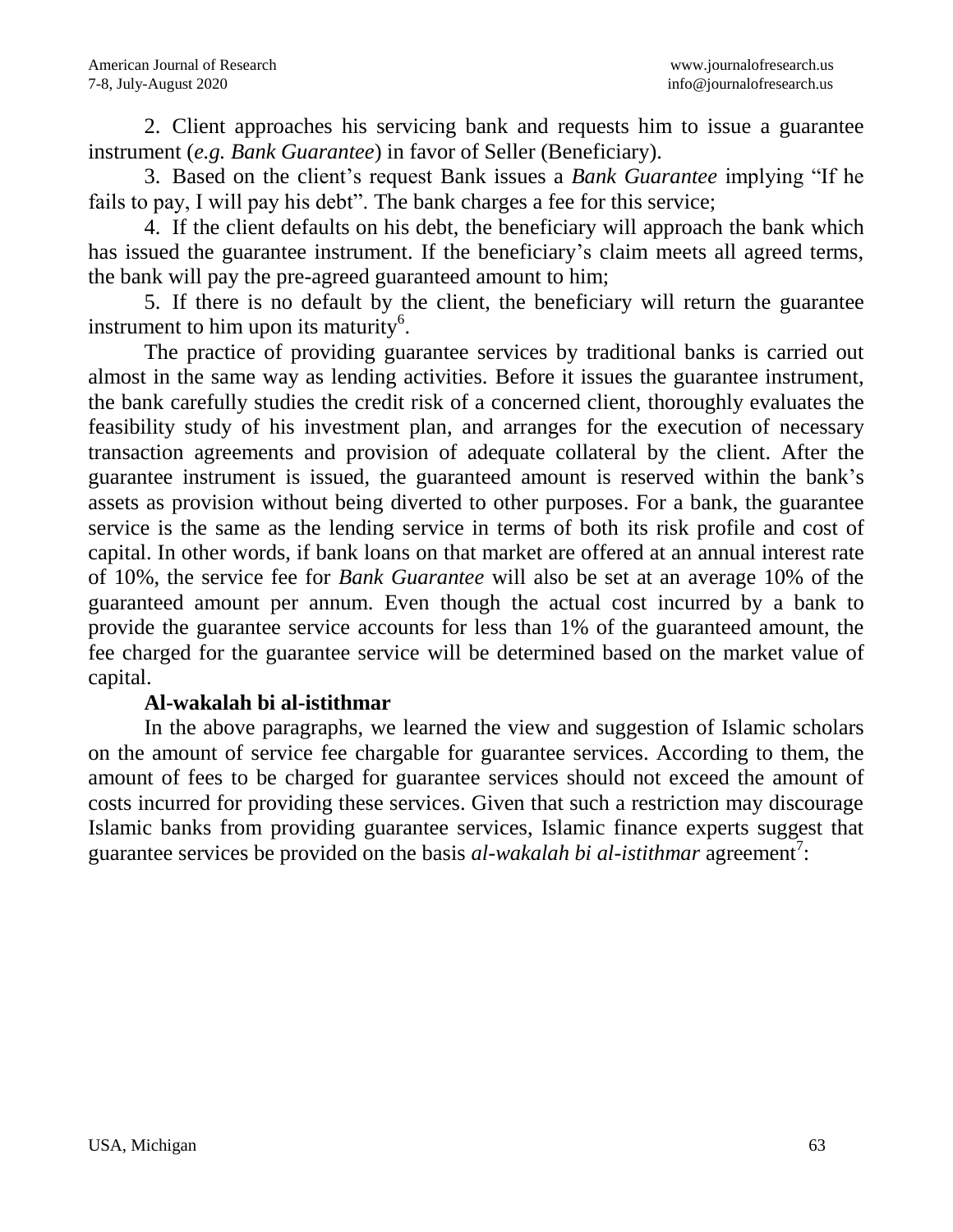

1. Client approaches Islamic Bank to request the issuance of Kafalah instrument in favor of Seller (Beneficiary);

2. Based on kafalah agreement the Islamic bank issues Kafalah instrument;

3. Based on al-wakalah bi al-istithmar (investment agency) agreement the client deposits with the bank money equivalent to a certain portion of the amount of Kafalah instrument;

4. The bank charges a fee for his agency service;

5. The bank invests the deposited money in halal and shariah-compliant businesses (investment holding period = term of kafalah instrument);

6. Profits & dividends from the investments are paid out to the client;

7. If there is default, the bank exits from the investments and proceeds from the investments are partially used to cover the beneficiary's claim;

8. The claim's remaining amount is covered by the bank's own capital;

9. The bank will demand this amount from the client;

10. The bank will make the client to compensate the loss that was caused by his default (In Islamic finance this practice is called ta'widh).

The Fiqh Academy Journal defines it as "Payment of financial compensation or counter-value, which is obligatory as a result of loss caused to others". In the context of Islamic banking and finance, ta'widh can be defined as compensation on the actual loss suffered by the financier or the bank due to late payment by the debtor. Islamic financial institutions may recognize ta'widh as income on the basis that it is charged as compensation for actual loss suffered by the institution $8$ .

USA, Michigan 64 To sum up, Islamic banks can also provide guarantee services on a commercial basis as traditional banks do, and they can profit substantially from these activities. The profit of Islamic banks from guarantee services is gained mainly from agency fees they charge for the management of their clients' investment under al-wakalah bi al-istithmar agreements. Islamic banks may also charge service fees under kafalah agreements; however, these fees unlike those of traditional banks may not be more than the expenses Islamic banks incur in issuing the kafalah instrument. Briefly speaking, fees for kafalah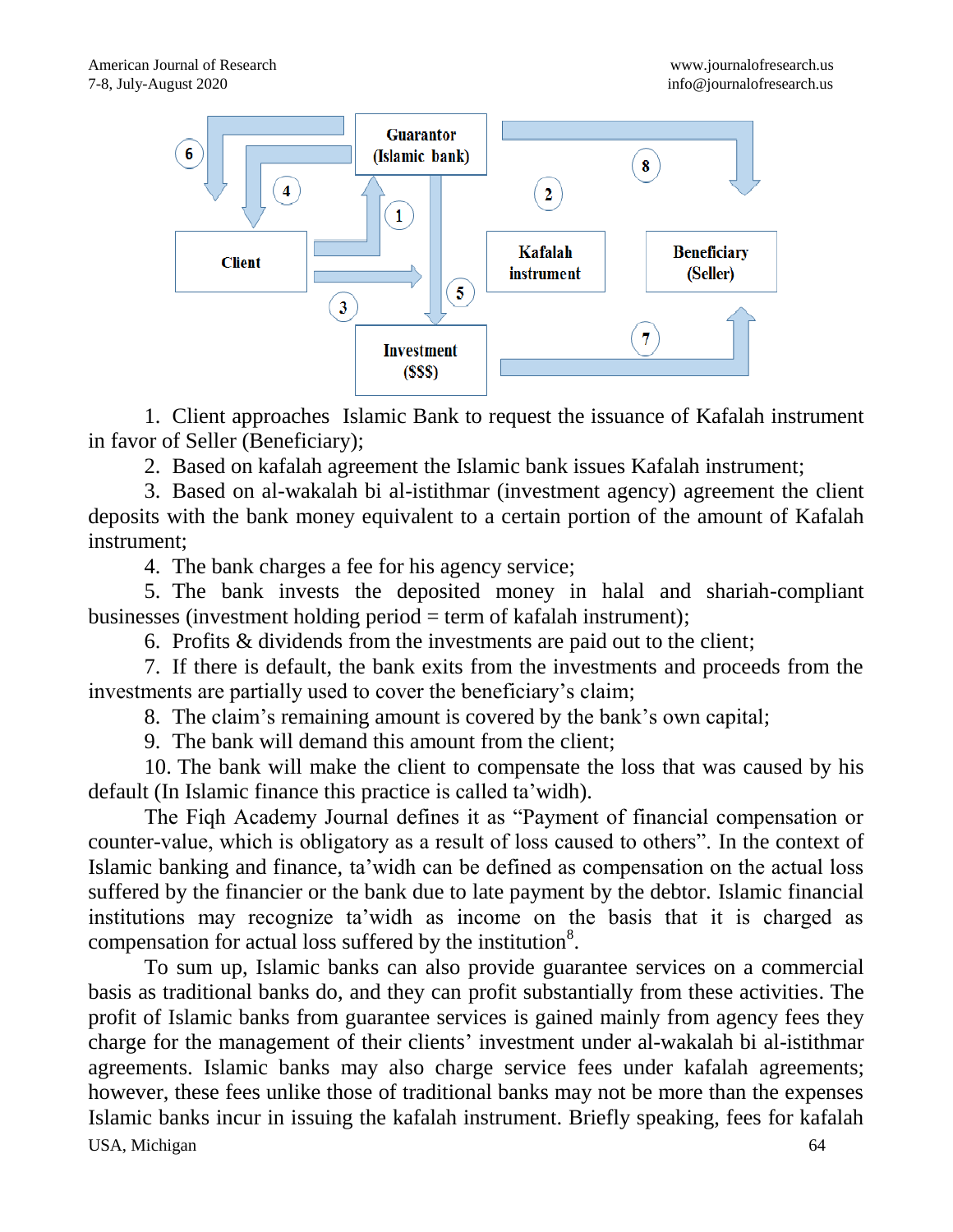service shall not be taken as profit rather it shall be viewed as reimbursement of costs relating to kafalah service $^9$ .